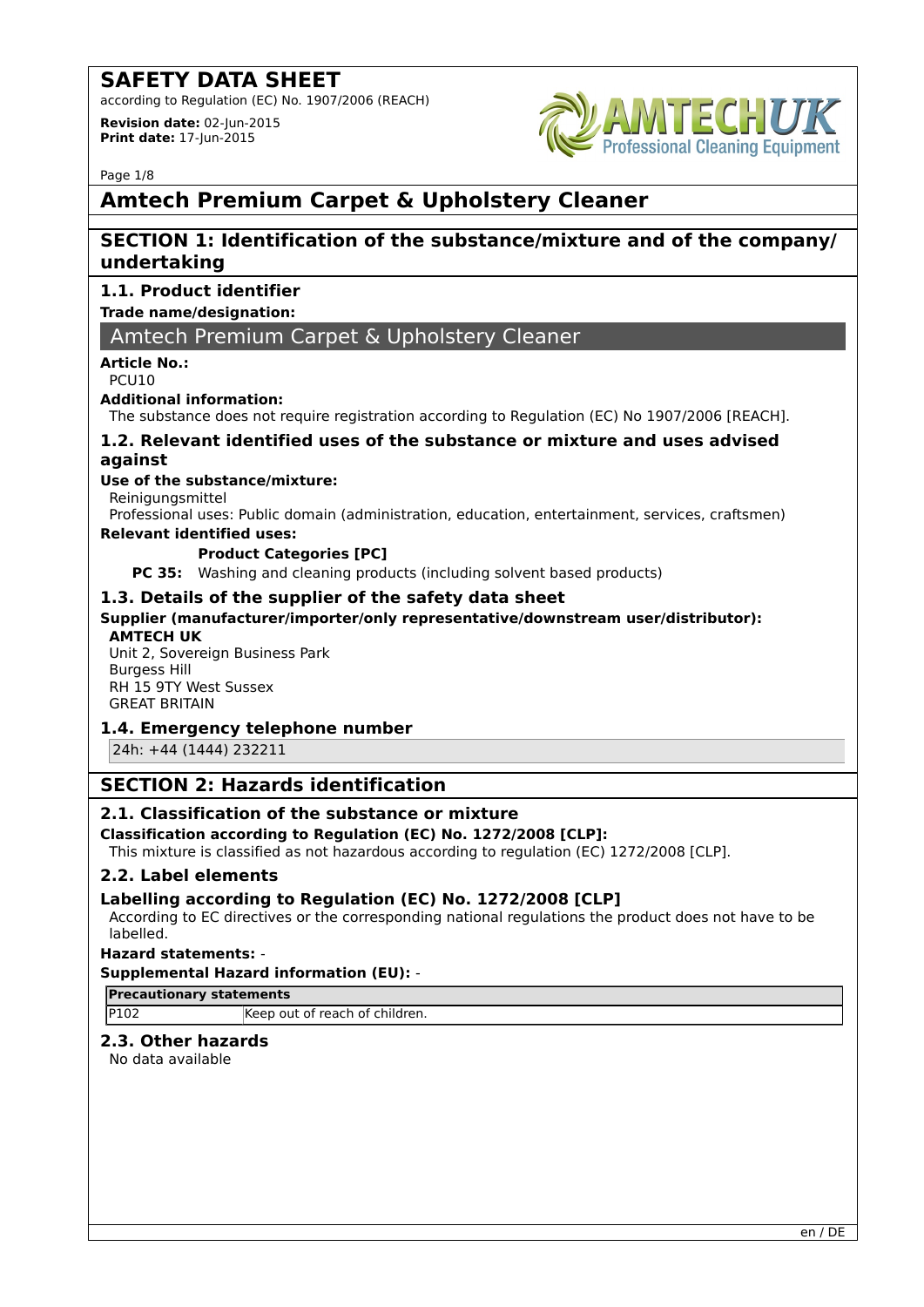according to Regulation (EC) No. 1907/2006 (REACH)

**Revision date:** 02-Jun-2015 **Print date:** 17-Jun-2015



Page 2/8

# **Amtech Premium Carpet & Upholstery Cleaner**

# **SECTION 3: Composition / information on ingredients**

# **3.2. Mixtures**

#### **Hazardous ingredients / Hazardous impurities / Stabilisers:**

| <b>Product identifiers</b>                                                                             | Substance name<br>Classification according to Regulation (EC) No. 1272/2008<br><b>ITCLPT</b> | Concen-<br>tration |  |
|--------------------------------------------------------------------------------------------------------|----------------------------------------------------------------------------------------------|--------------------|--|
| <b>CAS No.: 68698-61-3</b><br><b>EC No.: 272-090-1</b>                                                 | disodium pentyl phosphate<br>Eve Irrit. 2<br><b>Warning H319</b>                             | 7 - 13<br>Wt $%$   |  |
| $\overline{F}$ ull toyt of $\overline{F}$ and $\overline{F}$ ll $\overline{F}$ phrases; see section 16 |                                                                                              |                    |  |

Full text of H- and EUH-phrases: see section 16.

# **SECTION 4: First aid measures**

# **4.1. Description of first aid measures**

#### **General information:**

Remove affected person from the danger area and lay down. In case of accident or unwellness, seek medical advice immediately (show directions for use or safety data sheet if possible). Remove victim out of the danger area. Remove contaminated, saturated clothing. If unconscious place in recovery position and seek medical advice. Do not leave affected person unattended.

#### **Following inhalation:**

not relevant

#### **In case of skin contact:**

Subsequently wash off with: Water and soap.

#### **After eye contact:**

N case of eye contact Wash with plenty of water.

## **After ingestion:**

If accidentally swallowed rinse the mouth with plenty of water (only if the person is conscious) and obtain immediate medical attention. Rinse mouth. Let water be drunken in little sips (dilution effect). Get medical advice/attention if you feel unwell.

## **Self-protection of the first aider:**

No special measures are necessary.

#### **4.2. Most important symptoms and effects, both acute and delayed** No data available

## **4.3. Indication of any immediate medical attention and special treatment needed** Treat symptomatically.

# **SECTION 5: Firefighting measures**

## **5.1. Extinguishing media**

## **Suitable extinguishing media:**

Excess water.. Water spray.

## **Unsuitable extinguishing media:**

none

# **5.2. Special hazards arising from the substance or mixture**

none

# **Hazardous combustion products:**

none

## **5.3. Advice for firefighters**

The product is not: Combustible Wear a self-contained breathing apparatus and chemical protective clothing.

## **5.4. Additional information**

none Collect contaminated fire extinguishing water separately. Do not allow entering drains or surface water.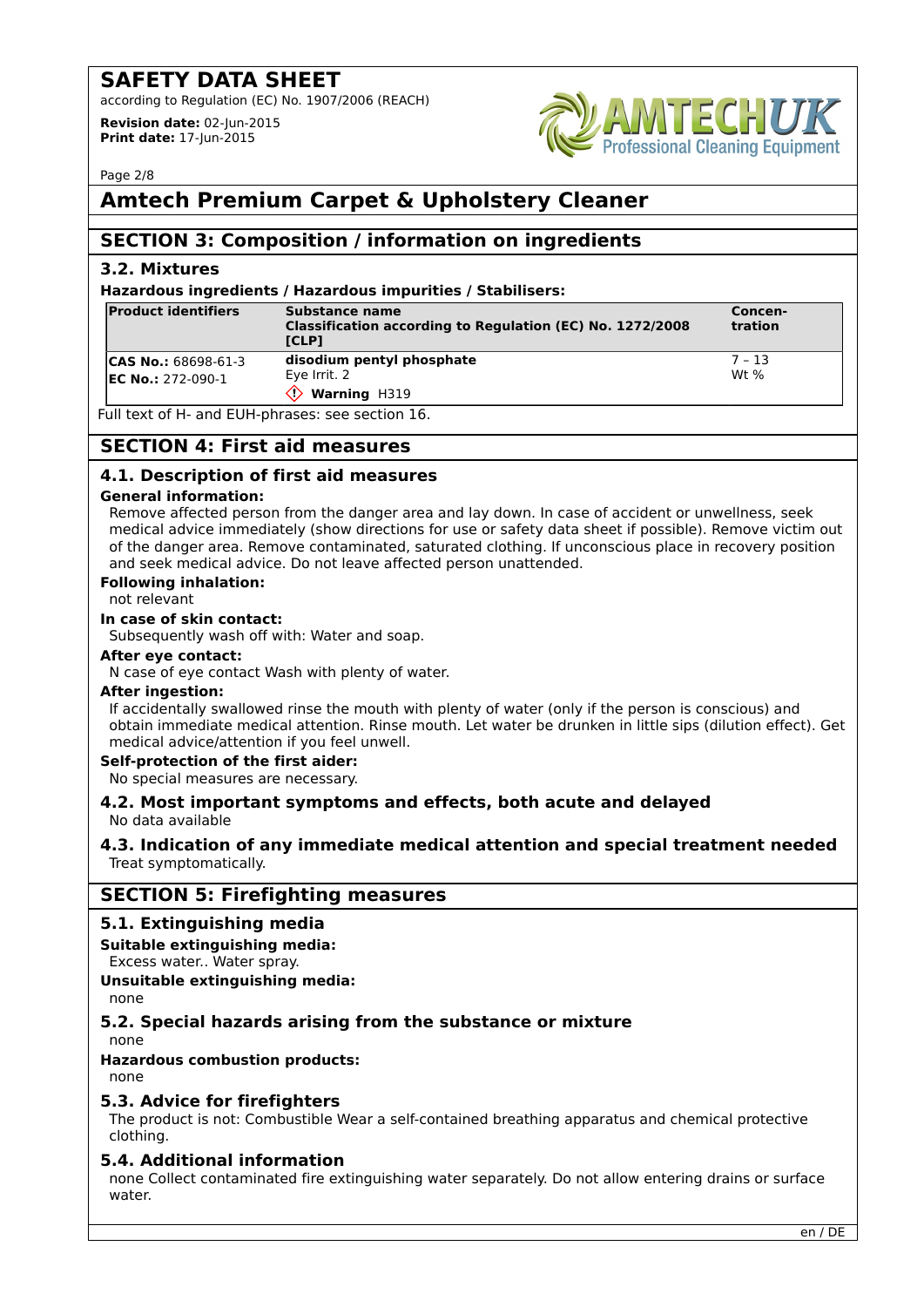according to Regulation (EC) No. 1907/2006 (REACH)

**Revision date:** 02-Jun-2015 **Print date:** 17-Jun-2015



Page 3/8

# **Amtech Premium Carpet & Upholstery Cleaner**

# **SECTION 6: Accidental release measures**

# **6.1. Personal precautions, protective equipment and emergency procedures**

# **6.1.1. For non-emergency personnel**

#### **Personal precautions:**

Use personal protection equipment. Remove persons to safety.

#### **Protective equipment:**

Wear protective gloves. Wear protective gloves/protective clothing/eye protection/face protection.

# **6.1.2. For emergency responders**

## **Personal protection equipment:**

Protective clothing. Personal protection equipment: see section 8

## **6.2. Environmental precautions**

No special environmental measures are necessary. Do not allow to enter into surface water or drains.

# **6.3. Methods and material for containment and cleaning up**

#### **For containment:**

Suitable material for taking up: Absorbing material, organic Absorb with liquid-binding material (e.g. sand, diatomaceous earth, acid- or universal binding agents).

#### **For cleaning up:**

Clear contaminated areas thoroughly.

## **6.4. Reference to other sections**

Safe handling: see section 7 Personal protection equipment: see section 8 Disposal: see section 13

#### **6.5. Additional information**

Use appropriate container to avoid environmental contamination.

# **SECTION 7: Handling and storage**

# **7.1. Precautions for safe handling**

## **Protective measures**

## **Advices on safe handling:**

No special handling advices are necessary. Wear personal protection equipment (refer to section 8).

**Fire prevent measures:**

No special fire protection measures are necessary.

# **Measures to prevent aerosol and dust generation:**

not applicable

# **Advices on general occupational hygiene**

General health and safety measures.When using do not eat, drink or smoke. Avoid contact with skin and eyes.

# **7.2. Conditions for safe storage, including any incompatibilities**

**Technical measures and storage conditions:**

No special measures are necessary.

**Packaging materials:** none

## **Requirements for storage rooms and vessels:**

No special measures are necessary.

# **Hints on storage assembly:**

none

**Storage class:** 12 – Non-combustible liquids that cannot be assigned to any of the above storage classes **Further information on storage conditions:**

No special fire protection measures are necessary.

# **7.3. Specific end use(s)**

No data available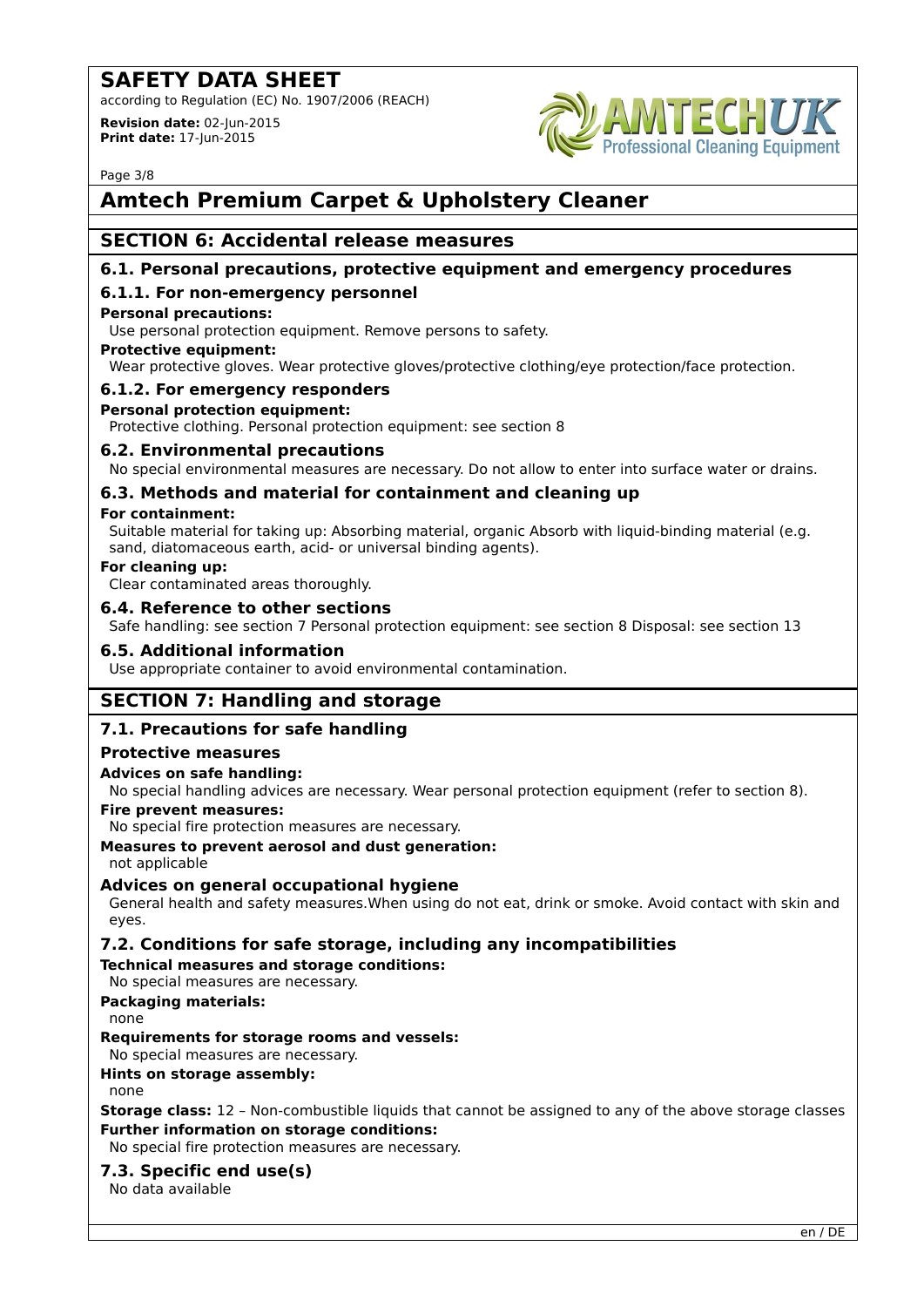according to Regulation (EC) No. 1907/2006 (REACH)

**Revision date:** 02-Jun-2015 **Print date:** 17-Jun-2015



Page 4/8

# **Amtech Premium Carpet & Upholstery Cleaner**

# **SECTION 8: Exposure controls/personal protection**

# **8.1. Control parameters**

No data available

# **8.2. Exposure controls**

# **8.2.1. Appropriate engineering controls**

No special measures are necessary.

# **8.2.2. Personal protection equipment**



#### **Eye/face protection:**

none

#### **Skin protection:**

By long-term hand contact Gloves with long cuffs . Butyl caoutchouc (butyl rubber) In the case of wanting to use the gloves again, clean them before taking off and air them well. Breakthrough times and swelling properties of the material must be taken into consideration.

## **Respiratory protection:**

none

# **Thermal hazards:**

Non-combustible liquids.

**Other protection measures:**

# none

## **8.2.3. Environmental exposure controls**

No special environmental measures are necessary.

## **8.3. Additional information**

No data available

# **SECTION 9: Physical and chemical properties**

# **9.1. Information on basic physical and chemical properties**

# **Appearance**

**Physical state:** liquid **Colour:** colourless **Odour:** odourless

# **Safety relevant basis data**

| parameter                                       |                | at °C | Method | remark |
|-------------------------------------------------|----------------|-------|--------|--------|
| рH                                              | 9.4            | 20 °C |        |        |
| Melting point/freezing point                    | not determined |       |        |        |
| Freezing point                                  | not determined |       |        |        |
| Initial boiling point and boiling<br>range      | 100 °C         |       |        |        |
| Decomposition temperature (°C):                 | not applicable |       |        |        |
| Flash point                                     | not applicable |       |        |        |
| Evaporation rate                                | not determined |       |        |        |
| Ignition temperature in °C                      | not applicable |       |        |        |
| Upper/lower flammability or<br>explosive limits | not applicable |       |        |        |
| Vapour pressure                                 | not determined |       |        |        |
| Vapour density                                  | not determined |       |        |        |
| Density                                         | 1.14 $q/cm^3$  | 20 °C |        |        |
| <b>Bulk density</b>                             | not applicable |       |        |        |
| Water solubility (g/L)                          | $0 - 100 %$    | 20 °C |        |        |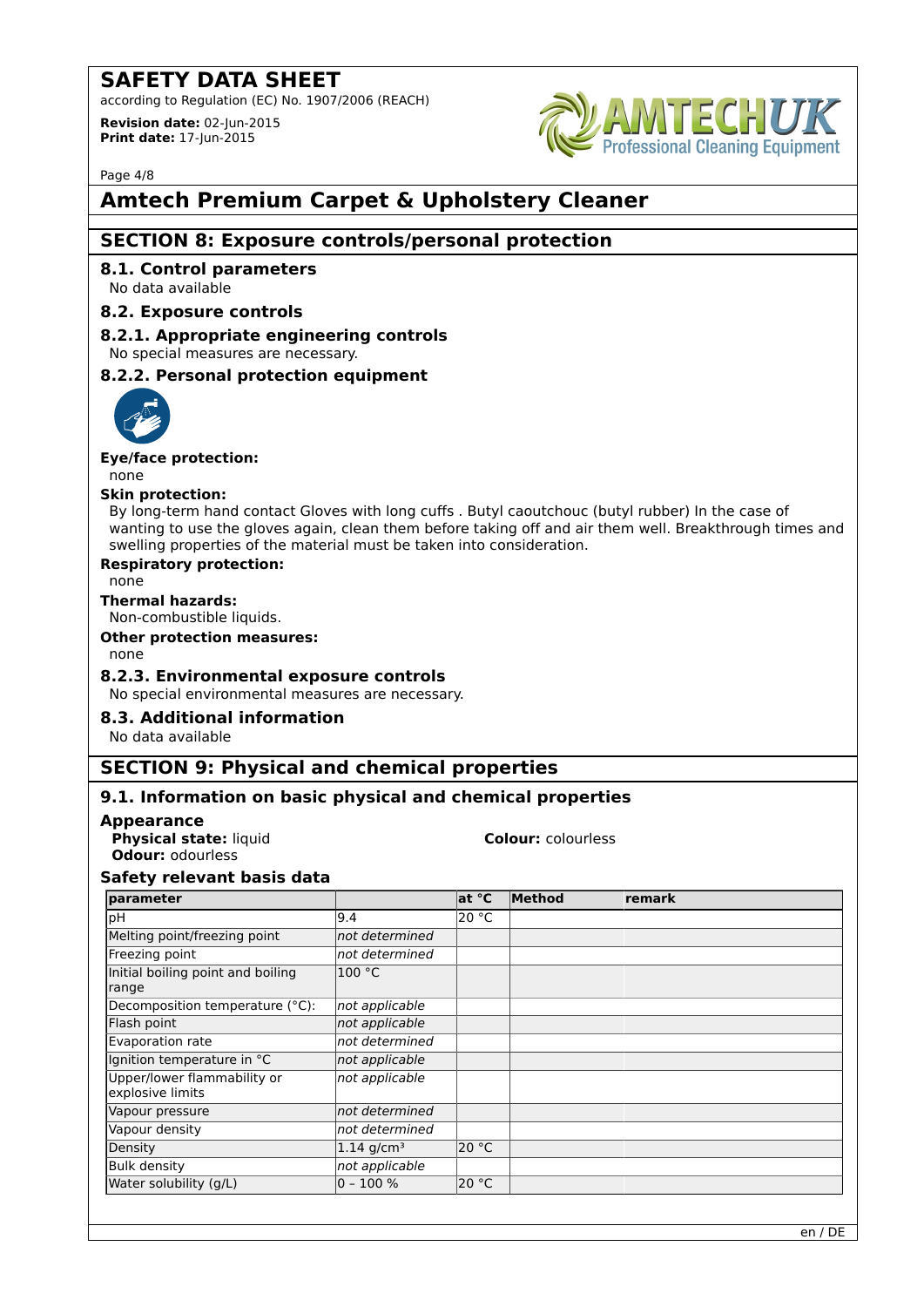according to Regulation (EC) No. 1907/2006 (REACH)

**Revision date:** 02-Jun-2015 **Print date:** 17-Jun-2015



Page 5/8

# **Amtech Premium Carpet & Upholstery Cleaner**

| <b>Iparameter</b>                                  |                 | lat °C | <b>Method</b> | <b>remark</b> |
|----------------------------------------------------|-----------------|--------|---------------|---------------|
| Partition coefficient: n-octanol/<br><b>Iwater</b> | Inot determined |        |               |               |
| Dynamic viscosity                                  | not determined  |        |               |               |
| Kinematic viscosity                                | Inot determined | l40 °C |               |               |

# **9.2. Other information**

No data available

# **SECTION 10: Stability and reactivity**

# **10.1. Reactivity**

No known symptoms to date. Risk of explosion if heated under confinement.

## **10.2. Chemical stability**

The product is stable under storage at normal ambient temperatures.

# **10.3. Possibility of hazardous reactions**

none

# **10.4. Conditions to avoid**

Temperature < 50°C

# **10.5. Incompatible materials**

none

# **10.6. Hazardous decomposition products**

none

# **SECTION 11: Toxicological information**

# **11.1. Information on toxicological effects**

## **Acute oral toxicity:**

There are no data available on the preparation/mixture itself.

#### **Acute dermal toxicity:**

There are no data available on the preparation/mixture itself.

# **SECTION 12: Ecological information**

# **12.1. Toxicity**

## **Aquatic toxicity:**

There are no data available on the preparation/mixture itself.

#### **Terrestrial toxicity:**

There are no data available on the preparation/mixture itself.

# **Effects in sewage plants:**

neutral

# **12.2. Persistence and degradability**

## **Biodegradation:**

The single components can be readily eliminated from water.

# **12.3. Bioaccumulative potential**

No data available

# **12.4. Mobility in soil**

No data available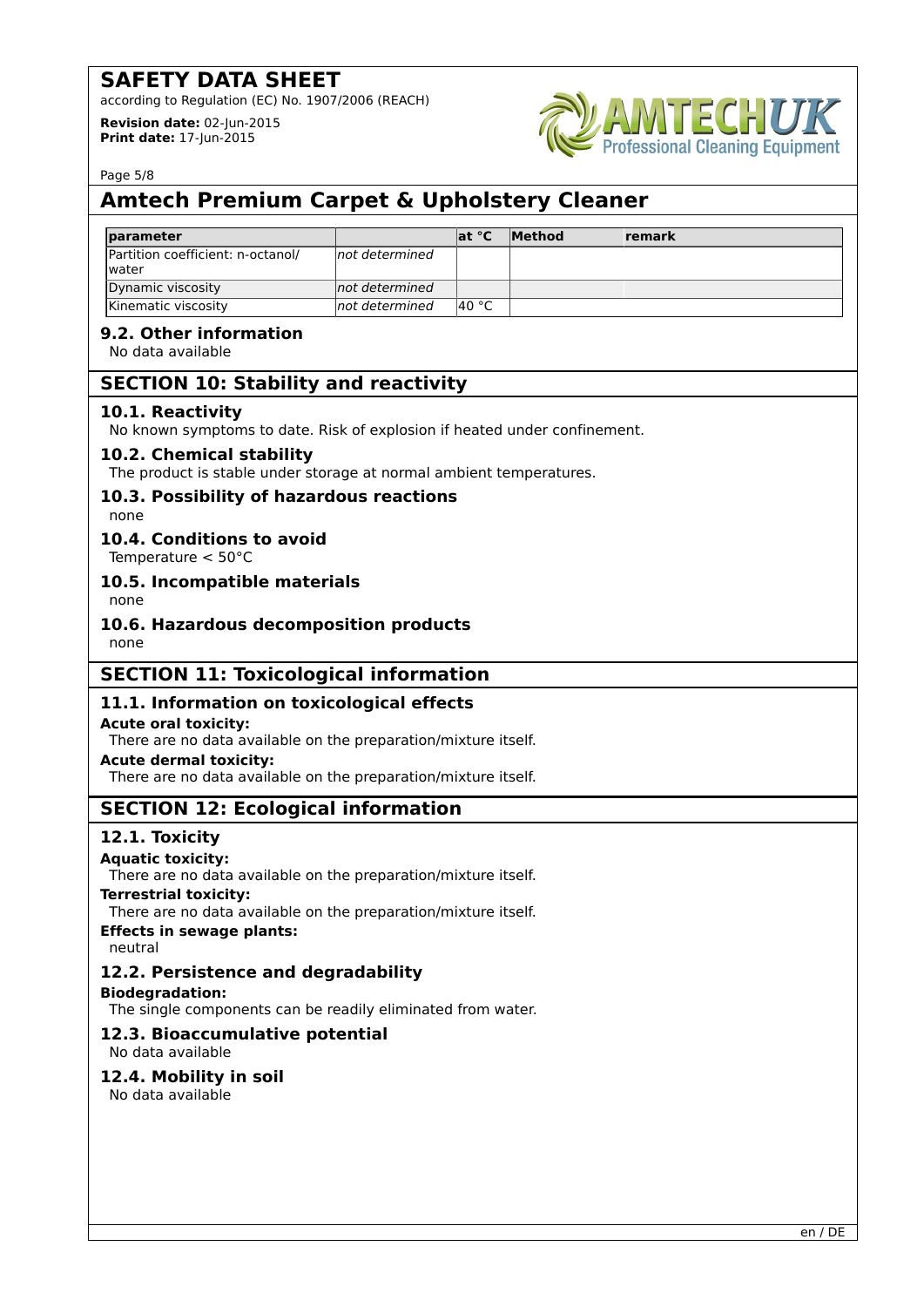according to Regulation (EC) No. 1907/2006 (REACH)

**Revision date:** 02-Jun-2015 **Print date:** 17-Jun-2015



Page 6/8

# **Amtech Premium Carpet & Upholstery Cleaner**

# **12.5. Results of PBT and vPvB assessment**

| <b>CAS No.</b> | Substance name            | <b>Results of PBT and vPvB assessment</b> |
|----------------|---------------------------|-------------------------------------------|
| 17732-18-5     | <i>water</i>              |                                           |
| 68698-61-3     | disodium pentyl phosphate |                                           |

# **12.6. Other adverse effects**

No data available

# **SECTION 13: Disposal considerations**

# **13.1. Waste treatment methods**

# **13.1.1. Product/Packaging disposal**

Waste codes/waste designations according to EWC/AVV

#### **Waste code product:**

20 03 01 mixed municipal waste

20 01 30 municipal wastes: detergents other than those mentioned in 20 01 29

#### **Waste code packaging:**

20 01 39 municipal wastes: plastics

#### **Waste treatment options**

#### **Appropriate disposal / Product:**

Dispose of waste according to applicable legislation. Consult the appropriate local waste disposal expert about waste disposal.

#### **Appropriate disposal / Package:**

Contaminated packages must be completely emptied and can be re-used following proper cleaning. Non-contaminated packages may be recycled. Completely emptied packages can be recycled.

## **13.2. Additional information**

No data available

# **SECTION 14: Transport information**

No dangerous good in sense of these transport regulations.

## **14.1. UN-No.**

not relevant

## **14.2. UN proper shipping name**

not relevant

## **14.3. Transport hazard class(es)**

not relevant

## **14.4. Packing group**

not relevant

## **14.5. Environmental hazards**

not relevant

# **14.6. Special precautions for user**

not relevant

#### **14.7. Transport in bulk according to Annex II of MARPOL 73/78 and the IBC Code** none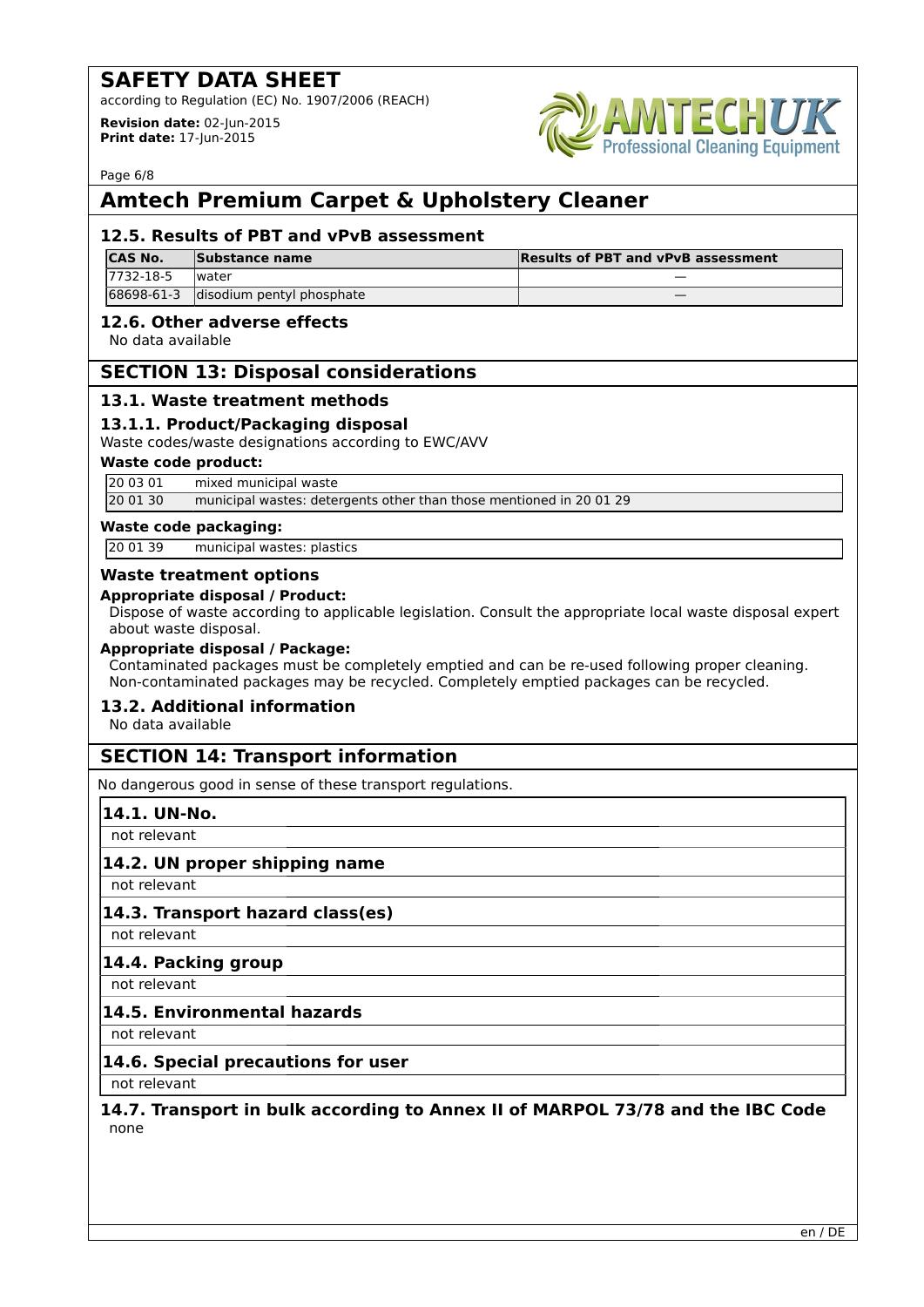according to Regulation (EC) No. 1907/2006 (REACH)

**Revision date:** 02-Jun-2015 **Print date:** 17-Jun-2015



Page 7/8

# **Amtech Premium Carpet & Upholstery Cleaner**

# **SECTION 15: Regulatory information**

# **15.1. Safety, health and environmental regulations/legislation specific for the substance or mixture**

## **15.1.1. EU legislation**

#### **authorisations:**

All ingredients of this mixture are (pre)registered according to REACH regulation.

# **Other regulations (EU):**

VOC-value (in g/L): 0

## **15.1.2. National regulations**

*<b>EXECUTE:* [DE] National regulations

# **Restrictions of occupation**

none

## **Störfallverordnung**

**for substances contained in the product:** Not subject to StörfallVO.

# **Technische Anleitung Luft (TA-Luft)**

**Klasse 1:** Not subject to TA-Luft.

# **Water hazard class (WGK)**

## **WGK:**

1 - schwach wassergefährdend

**Description:** slightly hazardous to water (WGK 1)

## **remark:**

Documentation of self-classification carried out according to VwVwS, 3a.

## **Berufsgenossenschaftliche Vorschriften (BGV)**

Berufsgenossenschaftliche Informationen (BGI)

# **Relevante arbeitsmedizinische Vorschriften**

not relevant

**Other regulations, restrictions and prohibition regulations** none

## **15.2. Chemical Safety Assessment**

For this substance a chemical safety assessment has not been carried out.

# **15.3. Additional information**

No data available

# **SECTION 16: Other information**

# **16.1. Indication of changes**

No data available

# **16.2. Abbreviations and acronyms**

No data available

# **16.3. Key literature references and sources for data**

No data available

# **16.4. Classification for mixtures and used evaluation method according to regulation (EC) 1272/2008 [CLP]**

**Classification according to Regulation (EC) No. 1272/2008 [CLP]:**

This mixture is classified as not hazardous according to regulation (EC) 1272/2008 [CLP].